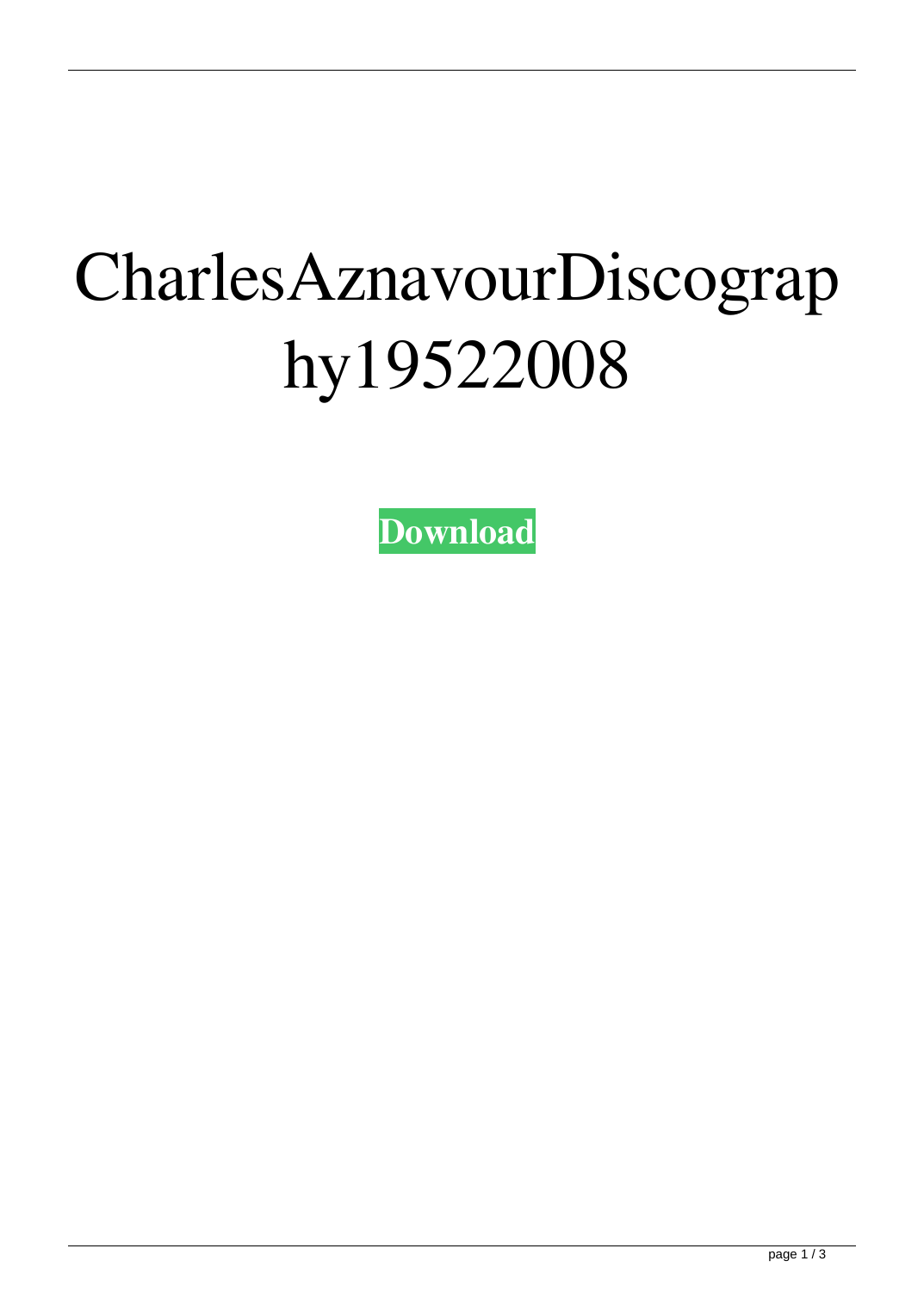Napoleon, Chabrol, Aznavour, King: A Compendium of French Cinema Films on the Web. Relevance in early filmmaking is less evident today than in the days of film critic and filmmaker Jacques Rivette (1935–1999). A.O. Scott, The New York Times, 06 December 2012. 1 day ago Charles Aznavour – Discography (1952-2008) online streaming movie, download film Charles Aznavour – Discography (1952-2008) megashare online./\* \* Copyright (c) 2012-2016, Chris Joseph. All rights reserved. \* \* Redistribution and use in source and binary forms, with or without \* modification, are permitted provided that the following conditions \* are met: \* \* 1. Redistributions of source code must retain the above copyright \* notice, this list of conditions and the following disclaimer. \* \* 2. Redistributions in binary form must reproduce the above copyright \* notice, this list of conditions and the following disclaimer in \* the documentation and/or other materials provided with the \* distribution. \* \* 3. All advertising materials mentioning features or use of this \* software must display the following acknowledgement: \* "This product includes software developed by Chris Joseph." \* \* 4. The name Chris Joseph may not be used to endorse or promote \* products derived from this software without specific prior \* written permission. \* \* THIS SOFTWARE IS PROVIDED BY CHRIS JOSEPH ``AS IS'' AND ANY \* EXPRESS OR IMPLIED WARRANTIES, INCLUDING, BUT NOT LIMITED TO, THE \* IMPLIED WARRANTIES OF MERCHANTABILITY AND FITNESS FOR A PARTICULAR \* PURPOSE ARE DISCLAIMED. IN NO EVENT SHALL CHRIS JOSEPH BE \* LIABLE FOR ANY DIRECT, INDIRECT, INCIDENTAL, SPECIAL, EXEMPLARY, \* OR CONSEQUENTIAL DAMAGES (INCLUDING, BUT NOT LIMITED TO, \* PROCUREMENT OF SUBSTITUTE GOODS OR SERVICES; LOSS OF USE, DATA, OR \* PROFITS; OR BUSINESS INTERRUPTION) HOWEVER CAUSED AND ON ANY